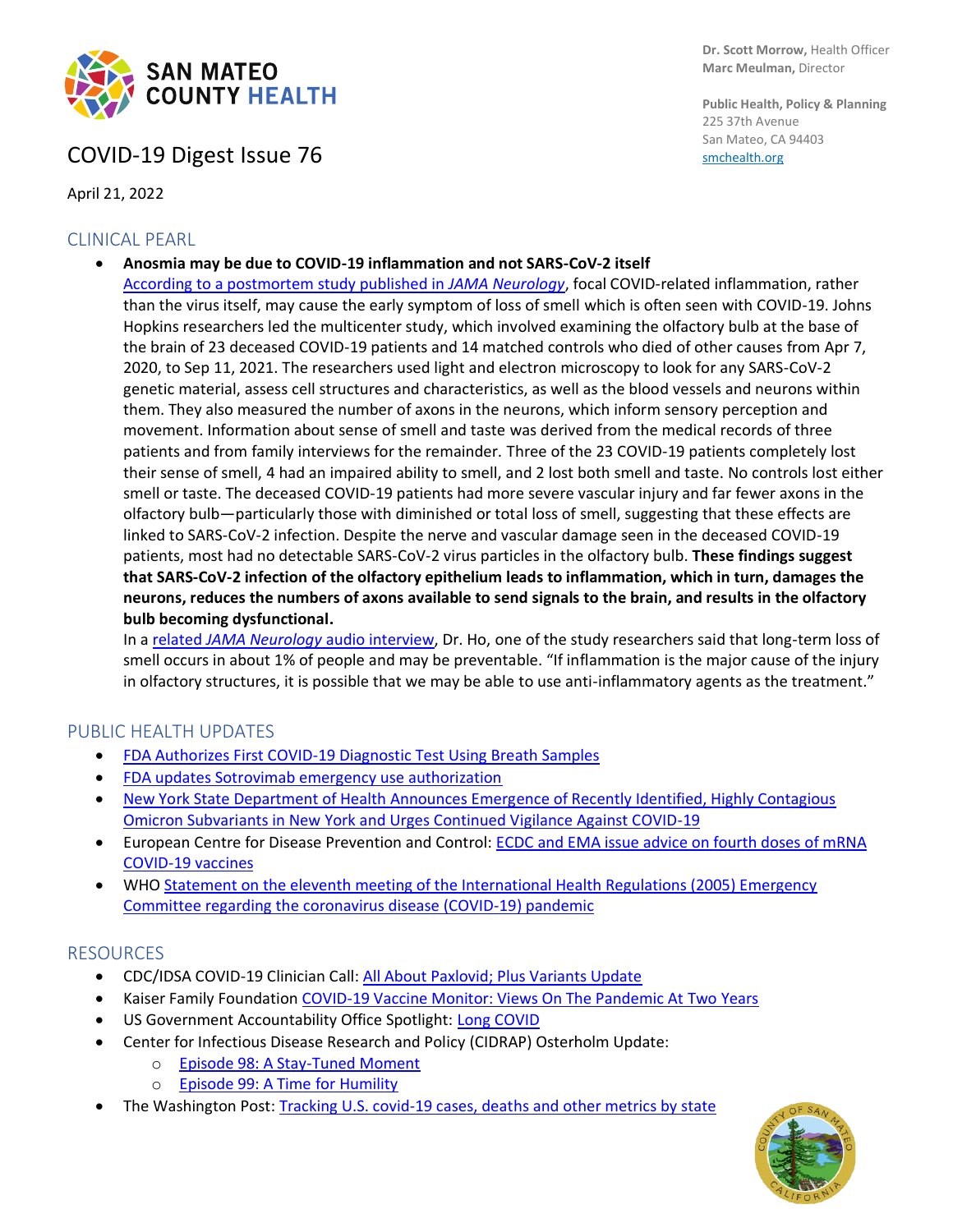

**Public Health, Policy & Planning** 225 37th Avenue San Mateo, CA 94403 [smchealth.org](https://www.smchealth.org/)

# COVID-19 Digest Issue 76

### ACADEMIC/RESEARCH PAPERS

- *New England Journal of Medicine*
	- o [Protection by a Fourth Dose of BNT162b2 against Omicron in Israel](https://www.nejm.org/doi/full/10.1056/NEJMoa2201570)
	- o [Fourth Dose of BNT162b2 mRNA Covid-19 Vaccine in a Nationwide Setting](https://www.nejm.org/doi/full/10.1056/NEJMoa2201688)
	- o [BNT162b2 Protection against the Omicron Variant in Children and Adolescents](https://www.nejm.org/doi/full/10.1056/NEJMoa2202826)
	- o Effect of Early Treatment with [Ivermectin among Patients with Covid-19](https://www.nejm.org/doi/full/10.1056/NEJMoa2115869)
	- o [Early Outpatient Treatment for Covid-19 with Convalescent Plasma](https://www.nejm.org/doi/full/10.1056/NEJMoa2119657)
	- o [Pulse Oximetry for Monitoring Patients with Covid-19 at Home](https://www.nejm.org/doi/full/10.1056/NEJMc2201541)  A Pragmatic, Randomized Trial
- *Emerging Infectious Diseases*
	- o [Effectiveness of BNT162b2 Vaccine Booster against SARS-CoV-2 Infection and Breakthrough](https://wwwnc.cdc.gov/eid/article/28/5/22-0141_article)  [Complications, Israel](https://wwwnc.cdc.gov/eid/article/28/5/22-0141_article)
	- o [Serum Neutralization of SARS-CoV-2 Omicron BA.1 and BA.2 after BNT162b2 Booster Vaccination](https://wwwnc.cdc.gov/eid/article/28/6/22-0503_article)
	- o [Recombinant BA.1/BA.2 SARS-CoV-2 Virus in Arriving Travelers, Hong Kong, February 2022](https://wwwnc.cdc.gov/eid/article/28/6/22-0523_article?ACSTrackingID=USCDC_333-DM79502&ACSTrackingLabel=Latest%20Expedited%20Articles%20-%20Emerging%20Infectious%20Diseases%20Journal%20-%20April%208%2C%202022&deliveryName=USCDC_333-DM79502)
	- Secondary Attack Rate, Transmission and Incubation Periods, and Serial Interval of SARS-CoV-2 [Omicron Variant, Spain](https://wwwnc.cdc.gov/eid/article/28/6/22-0158_article)
	- o [Introduction and Rapid Spread of SARS-CoV-2 Omicron Variant and Dynamics of BA.1 and BA.1.1](https://wwwnc.cdc.gov/eid/article/28/6/22-0515_article)  [Sublineages, Finland, December 2021](https://wwwnc.cdc.gov/eid/article/28/6/22-0515_article)
	- o [Detecting SARS-CoV-2 Omicron B.1.1.529 Variant in Wastewater Samples by Using Nanopore](https://wwwnc.cdc.gov/eid/article/28/6/22-0194_article)  **[Sequencing](https://wwwnc.cdc.gov/eid/article/28/6/22-0194_article)**
	- o [SARS-CoV-2 Wastewater Surveillance for Public Health Action](https://pubmed.ncbi.nlm.nih.gov/34424162/)
	- o [Introduction and Rapid Spread of SARS-CoV-2 Omicron Variant and Dynamics of BA.1 and BA.1.1](https://wwwnc.cdc.gov/eid/article/28/6/22-0515_article?ACSTrackingID=USCDC_333-DM79251&ACSTrackingLabel=Latest%20Expedited%20Articles%20-%20Emerging%20Infectious%20Diseases%20Journal%20-%20April%204%2C%202022&deliveryName=USCDC_333-DM79251)  [Sublineages, Finland, December 2021](https://wwwnc.cdc.gov/eid/article/28/6/22-0515_article?ACSTrackingID=USCDC_333-DM79251&ACSTrackingLabel=Latest%20Expedited%20Articles%20-%20Emerging%20Infectious%20Diseases%20Journal%20-%20April%204%2C%202022&deliveryName=USCDC_333-DM79251)
- *Nature*
	- o [Course of post COVID-19 disease symptoms over time in the ComPaRe long COVID prospective e](https://www.nature.com/articles/s41467-022-29513-z)[cohort](https://www.nature.com/articles/s41467-022-29513-z)
	- o [Safety, tolerability and viral kinetics during SARS-CoV-2 human challenge in young adults](https://www.nature.com/articles/s41591-022-01780-9)
- *The Lancet*
	- o [Estimating global, regional, and national daily and cumulative infections with SARS-CoV-2 through Nov](https://www.thelancet.com/journals/lancet/article/PIIS0140-6736(22)00484-6/fulltext)  [14, 2021: a statistical analysis](https://www.thelancet.com/journals/lancet/article/PIIS0140-6736(22)00484-6/fulltext)
	- o [How to interpret the total number of SARS-CoV-2 infections](https://www.thelancet.com/journals/lancet/article/PIIS0140-6736(22)00629-8/fulltext#%20)
	- Effectiveness of CoronaVac, ChAdOx1 nCoV-19, BNT162b2, and Ad26.COV2.S among individuals with [previous SARS-CoV-2 infection in Brazil: a test-negative, case-control study](https://www.thelancet.com/journals/laninf/article/PIIS1473-3099(22)00140-2/fulltext)
	- Risk of SARS-CoV-2 reinfection and COVID-19 hospitalisation in individuals with natural and hybrid [immunity: a retrospective, total population cohort study in Sweden](https://www.thelancet.com/journals/laninf/article/PIIS1473-3099(22)00143-8/fulltext#%20)
- *medRxiv*
	- o [SARS-CoV-2 infection in Africa: A systematic review and meta-analysis of standardised seroprevalence](https://www.medrxiv.org/content/10.1101/2022.02.14.22270934v1)  [studies, from January 2020 to December 2021](https://www.medrxiv.org/content/10.1101/2022.02.14.22270934v1)
- *JAMA*
	- o [Short-term Adverse Events After the Third Dose of the BNT162b2 mRNA COVID-19 Vaccine in Adults](https://jamanetwork.com/journals/jamanetworkopen/fullarticle/2791203)  [60 Years or Older](https://jamanetwork.com/journals/jamanetworkopen/fullarticle/2791203)
	- o [Assessment of Awake Prone Positioning in Hospitalized Adults With COVID-19 -](https://jamanetwork.com/journals/jamainternalmedicine/fullarticle/2791385) A Nonrandomized [Controlled Trial](https://jamanetwork.com/journals/jamainternalmedicine/fullarticle/2791385)

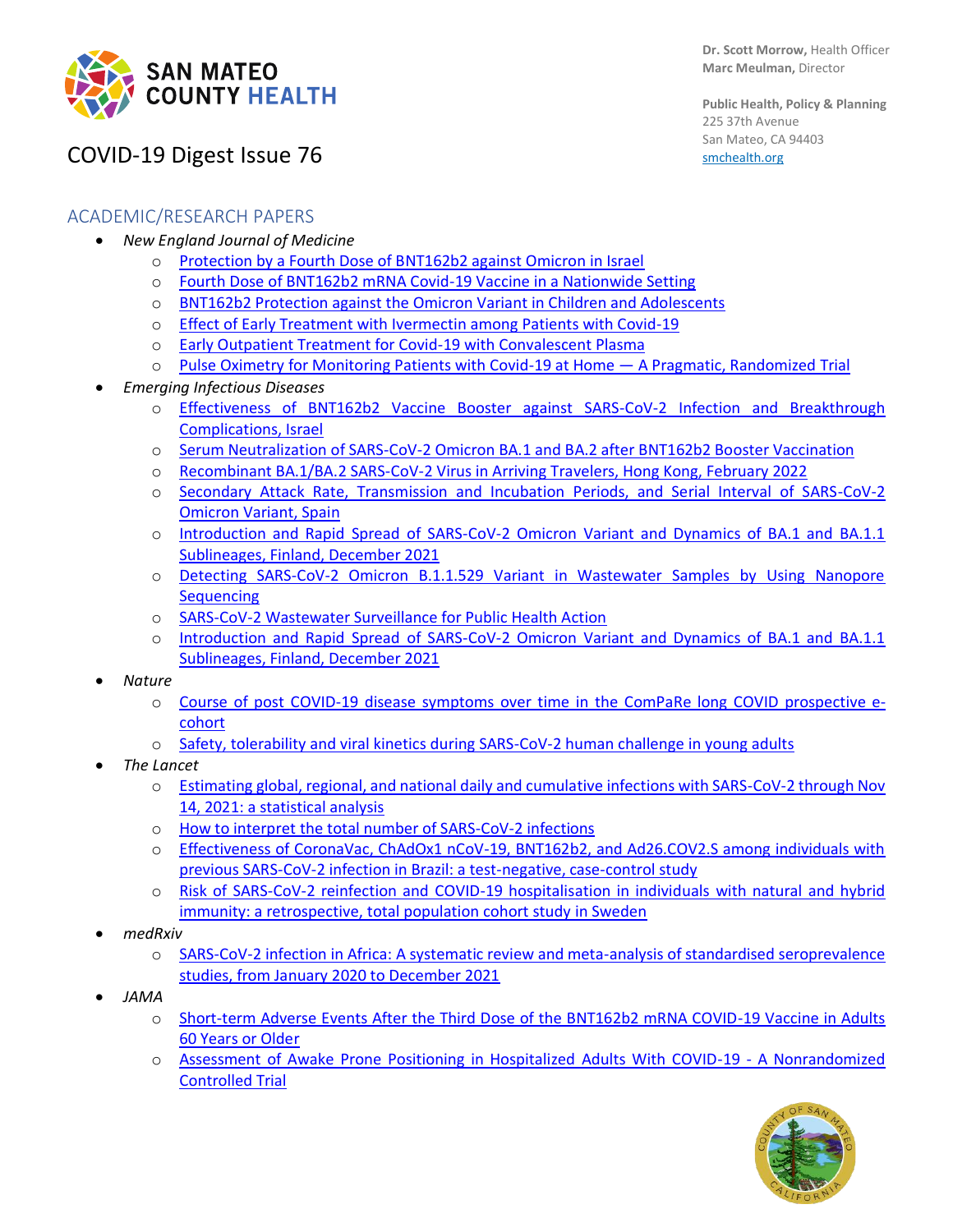

**Public Health, Policy & Planning** 225 37th Avenue San Mateo, CA 94403 [smchealth.org](https://www.smchealth.org/)

## COVID-19 Digest Issue 76

- o [Antibiotic Prescriptions Associated With COVID-19 Outpatient Visits Among Medicare Beneficiaries,](https://jamanetwork.com/journals/jama/fullarticle/2791077)  [April 2020 to April 2021](https://jamanetwork.com/journals/jama/fullarticle/2791077)
- o [Fluvoxamine for Outpatient Management of COVID-19 to Prevent Hospitalization -](https://jamanetwork.com/journals/jamanetworkopen/fullarticle/2790742) A Systematic [Review and Meta-analysis](https://jamanetwork.com/journals/jamanetworkopen/fullarticle/2790742)
- o [Implementation of Clinical Practice Guidelines for Hospitalized Patients With COVID-19 in Academic](https://jamanetwork.com/journals/jamanetworkopen/fullarticle/2790619)  [Medical Centers](https://jamanetwork.com/journals/jamanetworkopen/fullarticle/2790619)
- o [Association of COVID-19 Vaccination During Early Pregnancy With Risk of Congenital Fetal Anomalies](https://jamanetwork.com/journals/jamapediatrics/fullarticle/2790805)
- o [Association of Psychiatric Disorders With Incidence of SARS-CoV-2 Breakthrough Infection Among](https://jamanetwork.com/journals/jamanetworkopen/fullarticle/2791033)  [Vaccinated Adults](https://jamanetwork.com/journals/jamanetworkopen/fullarticle/2791033)
- o [Acute Upper Airway Disease in Children With the Omicron \(B.1.1.529\) Variant](https://jamanetwork.com/journals/jamapediatrics/fullarticle/2791278) of SARS-CoV-2—A [Report From the US National COVID Cohort Collaborative](https://jamanetwork.com/journals/jamapediatrics/fullarticle/2791278)
- o [Changes in Life Expectancy Between 2019 and 2020 in the US and 21 Peer Countries](https://jamanetwork.com/journals/jamanetworkopen/fullarticle/2791004)
- o [Postmortem Assessment of Olfactory Tissue Degeneration and Microvasculopathy in Patients With](https://jamanetwork.com/journals/jamaneurology/fullarticle/2790735)  [COVID-19](https://jamanetwork.com/journals/jamaneurology/fullarticle/2790735)
- o [Association of Subcutaneous or Intravenous Administration of Casirivimab and Imdevimab Monoclonal](https://jamanetwork.com/journals/jamanetworkopen/fullarticle/2790990)  [Antibodies With Clinical Outcomes in Adults With COVID-19](https://jamanetwork.com/journals/jamanetworkopen/fullarticle/2790990)
- o [In-Hospital Mortality Disparities Among American Indian and Alaska Native, Black, and White Patients](https://jamanetwork.com/journals/jamanetworkopen/fullarticle/2790506)  [With COVID-19](https://jamanetwork.com/journals/jamanetworkopen/fullarticle/2790506)
- *BMJ*
	- o [Occupation and COVID-19 diagnosis, hospitalisation and ICU admission among foreign-born and](https://jech.bmj.com/content/76/5/440)  [Swedish-born employees: a register-based study](https://jech.bmj.com/content/76/5/440)
	- o [Risks of deep vein thrombosis, pulmonary embolism, and bleeding after covid-19: nationwide self](https://www.bmj.com/content/377/bmj-2021-069590)[controlled cases series and matched cohort study](https://www.bmj.com/content/377/bmj-2021-069590)
	- o [Thromboembolism and bleeding after covid-19](https://www.bmj.com/content/377/bmj.o817)
- *PLOS*
	- o [Effect of common maintenance drugs on the risk and severity of COVID-19 in elderly patients](https://journals.plos.org/plosone/article?id=10.1371/journal.pone.0266922)
	- *American Journal of Infection Control* 
		- o [Reported exposure trends among healthcare personnel COVID-19 cases, USA, March 2020](https://www.ajicjournal.org/article/S0196-6553(22)00043-8/fulltext)–March [2021](https://www.ajicjournal.org/article/S0196-6553(22)00043-8/fulltext)
- *Open Forum Infectious Diseases*
	- o [SARS-CoV-2 mRNA vaccine effectiveness in healthcare workers by dosing interval and time since](https://academic.oup.com/ofid/advance-article/doi/10.1093/ofid/ofac178/6569147)  [vaccination: test negative design, British Columbia, Canada](https://academic.oup.com/ofid/advance-article/doi/10.1093/ofid/ofac178/6569147)
	- o [EFFECTIVENESS OF CASIRIVIMAB-IMDEVIMAB MONOCLONAL ANTIBODY TREATMENT AMONG HIGH-](https://academic.oup.com/ofid/advance-article/doi/10.1093/ofid/ofac186/6567515?login=false)[RISK PATIENTS WITH SARS-CoV-2 B.1.617.2 \(COVID-19 DELTA VARIANT\) INFECTION](https://academic.oup.com/ofid/advance-article/doi/10.1093/ofid/ofac186/6567515?login=false)
	- o [Rheumatic symptoms following COVID-19: a chronic post COVID-19 condition](https://academic.oup.com/ofid/advance-article/doi/10.1093/ofid/ofac170/6563359?login=true)
- *The Journal of Infectious Diseases*
	- o [Global Prevalence of Post COVID-19 Condition or Long COVID: A Meta-Analysis and Systematic Review](https://academic.oup.com/jid/advance-article/doi/10.1093/infdis/jiac136/6569364?login=true)
- *Pediatrics*
	- o [United States Preterm Birth Rate and COVID-19](https://publications.aap.org/pediatrics/article/doi/10.1542/peds.2021-055495/186706/United-States-Preterm-Birth-Rate-and-COVID-19)
- *Journal of General Internal Medicine*
	- o [Patterns of Potential Moral Injury in Post-9/11 Combat Veterans and COVID-19 Healthcare Workers](https://link.springer.com/article/10.1007/s11606-022-07487-4)
- *Circulation*
	- o [Prevalence, Characteristics, and Outcomes of COVID-19](https://www.ahajournals.org/doi/full/10.1161/CIRCULATIONAHA.121.056817)–Associated Acute Myocarditis
- *Medical Virology*
	- o [Muscle dysfunction in the long coronavirus disease 2019 syndrome: Pathogenesis](https://onlinelibrary.wiley.com/doi/10.1002/rmv.2355)  [and clinical approach](https://onlinelibrary.wiley.com/doi/10.1002/rmv.2355)

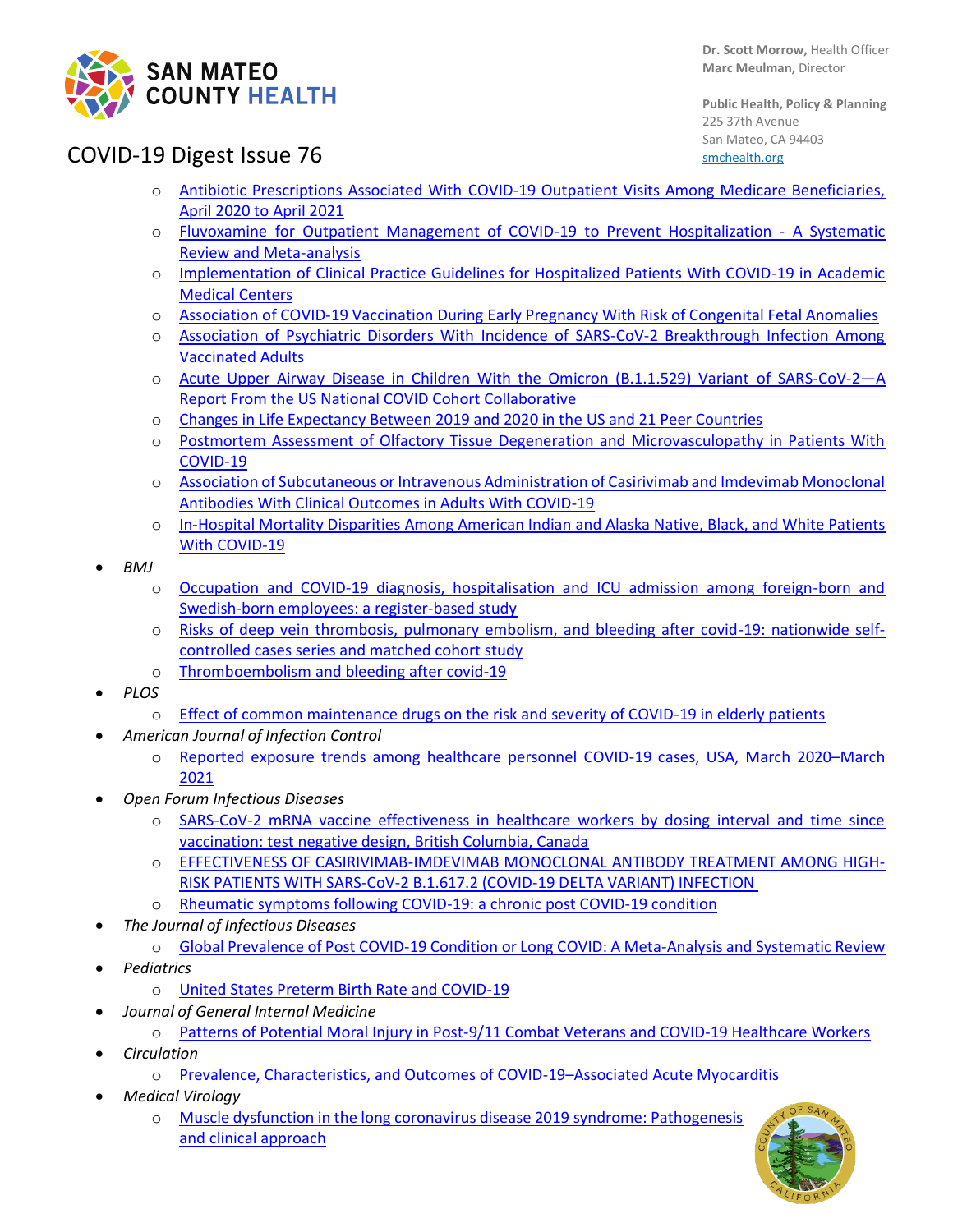

**Dr. Scott Morrow,** Health Officer **Marc Meulman,** Director

**Public Health, Policy & Planning** 225 37th Avenue San Mateo, CA 94403 [smchealth.org](https://www.smchealth.org/)

# COVID-19 Digest Issue 76

- *Canadian Medical Association Journal*
	- o [Predictors of severe illness in children with multisystem inflammatory syndrome after SARS-CoV-2](https://www.cmaj.ca/content/194/14/E513)  [infection: a multicentre cohort study](https://www.cmaj.ca/content/194/14/E513)
	- o [Household transmission of SARS-CoV-2 from unvaccinated asymptomatic and symptomatic household](https://www.cmajopen.ca/content/10/2/E357)  [members with confirmed SARS-CoV-2 infection: an antibody-surveillance study](https://www.cmajopen.ca/content/10/2/E357)
- *Canada Federal, Provincial and Territorial Forum of Ministers Responsible for Seniors* 
	- o [Social Isolation Among Older Adults During the Pandemic](https://www.canada.ca/content/dam/canada/employment-social-development/corporate/seniors/forum/covid-19-social-isolation/covid-19-social-isolation-en.pdf)

### **MMWR**

- Hospitalizations of Children Aged 5–[11 Years with Laboratory-Confirmed COVID-19](https://protect-us.mimecast.com/s/zDPPC9rAD6h1GRloTOlHt0)  COVID-NET, 14 States, March 2020–[February 2022](https://protect-us.mimecast.com/s/zDPPC9rAD6h1GRloTOlHt0)
- COVID-19 Mortality and Vaccine Coverage [Hong Kong Special Administrative Region, China, January 6,](https://protect-us.mimecast.com/s/F2R4C2kq74Fj4XVoF2Vwpg)  2022–[March 21, 2022](https://protect-us.mimecast.com/s/F2R4C2kq74Fj4XVoF2Vwpg)
- [Effectiveness of COVID-19 mRNA Vaccination in Preventing COVID-19](https://protect-us.mimecast.com/s/lWvzC73yp8cqgDLACN4abY)–Associated Hospitalization Among [Adults with Previous SARS-CoV-2 Infection](https://protect-us.mimecast.com/s/lWvzC73yp8cqgDLACN4abY) — United States, June 2021–February 2022
- [Cardiac Complications After SARS-CoV-2 Infection and mRNA COVID-19 Vaccination](https://protect-us.mimecast.com/s/i6R1CR6KPYcVpNYytQ2rLD)  PCORnet, United [States, January 2021](https://protect-us.mimecast.com/s/i6R1CR6KPYcVpNYytQ2rLD)–January 2022
- *Notes from the Field*[: SARS-CoV-2 Omicron Variant Infection in 10 Persons Within 90 Days of Previous SARS-](https://protect-us.mimecast.com/s/DxxVCVO27pfvEMBzFEyeSJ)[CoV-2 Delta Variant Infection](https://protect-us.mimecast.com/s/DxxVCVO27pfvEMBzFEyeSJ) — Four States, October 2021–January 2022
- [Perceived Racism and Demographic, Mental Health, and Behavioral Characteristics Among High School](https://protect-us.mimecast.com/s/6dUaCOYXPlTGn744twrAM7)  Students During the COVID-19 Pandemic — [Adolescent Behaviors and Experiences Survey, United States,](https://protect-us.mimecast.com/s/6dUaCOYXPlTGn744twrAM7)  January–[June 2021](https://protect-us.mimecast.com/s/6dUaCOYXPlTGn744twrAM7)
- [Disruptions to School and Home Life Among High School Students During the COVID-19 Pandemic](https://protect-us.mimecast.com/s/MAfNCPNKzmulWjMMHQAGgk)  [Adolescent Behaviors and Experiences Survey, United States, January](https://protect-us.mimecast.com/s/MAfNCPNKzmulWjMMHQAGgk)–June 2021

## HOT OFF THE (LAY) PRESS

- *New York Times*
	- o The Biden administration says [it may appeal a ruling that voided a](https://protect-us.mimecast.com/s/c4jACpYokwTDYDEkIYUH-K) mask mandate on public transport.
	- o [President Biden said it's up to individuals whether to wear masks, as a ruling striking down mandates](https://protect-us.mimecast.com/s/HgPJC1wpG1cRVwDwHp8ezo)  [on public transport sowed confusion.](https://protect-us.mimecast.com/s/HgPJC1wpG1cRVwDwHp8ezo)
	- o [A federal judge struck down the U.S. mask mandate for airplanes, airports and public transit, ruling the](https://protect-us.mimecast.com/s/1DtxCOYXPlTGVRq1tkAeeC)  [C.D.C. exceeded its authority.](https://protect-us.mimecast.com/s/1DtxCOYXPlTGVRq1tkAeeC)
	- o [The four largest U.S. airlines dropped their mask requirements for domestic flights after a judge struck](https://protect-us.mimecast.com/s/fzrjCQWK6JsxGnKBuMZMJd)  [down the federal mandate.](https://protect-us.mimecast.com/s/fzrjCQWK6JsxGnKBuMZMJd)
	- o [California Delays K-12 Vaccine Mandate](https://www.nytimes.com/2022/04/18/us/california-covid-vaccine.html)
	- o [Is Another Covid Surge Coming to California?](https://www.nytimes.com/2022/04/12/us/covid-surge-california.html)
	- o [The F.D.A. authorizes first COVID breath tests](https://www.nytimes.com/live/2022/04/15/world/covid-19-mandates-cases-vaccine/the-fda-authorizes-the-first-covid-19-breath-test)
	- o [Philadelphia announced that it would reinstate an indoor mask mandate next week, becoming the first](https://protect-us.mimecast.com/s/s8mHC31ryRcBkxKxU2dS_r)  [major U.S. city to do so this spring.](https://protect-us.mimecast.com/s/s8mHC31ryRcBkxKxU2dS_r)
	- o [A New COVID-19 Mystery](https://www.yahoo.com/news/covid-19-mystery-185725669.html)
	- o [Shanghai's Unsparing Lockdown](https://www.nytimes.com/2022/04/06/briefing/shanghais-unsparing-lockdown.html)
	- o [Covid's terrible toll on people with diabetes](https://www.nytimes.com/2022/04/04/briefing/covids-toll-on-diabetic-americans.html)
- *NPR News*
	- o [Justice Department might appeal the mask ruling if the CDC says they're still](https://www.npr.org/2022/04/18/1093364146/a-florida-judge-overturns-the-cdcs-mask-mandate-for-planes-and-other-public-tran)  [needed](https://www.npr.org/2022/04/18/1093364146/a-florida-judge-overturns-the-cdcs-mask-mandate-for-planes-and-other-public-tran)

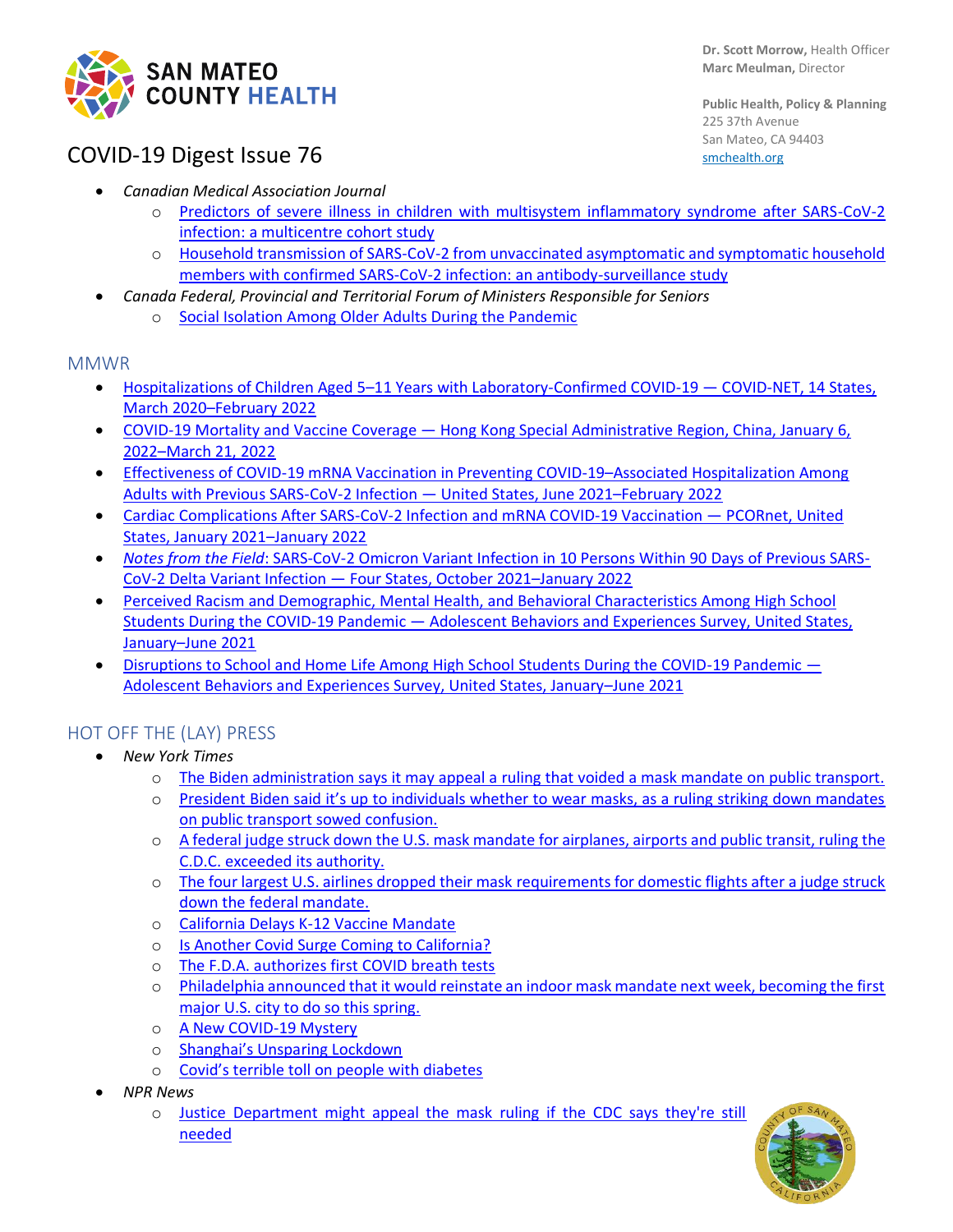

**Public Health, Policy & Planning** 225 37th Avenue San Mateo, CA 94403 [smchealth.org](https://www.smchealth.org/)

## COVID-19 Digest Issue 76

- *Bloomberg*
	- o Pfizer's \$5 Billion Bill for Covid Pills [to Take Big Bite from New Pandemic Funds](https://www.bloomberg.com/news/articles/2022-04-05/pfizer-s-5-billion-bill-for-u-s-takes-big-bite-from-covid-aid)
- *The Guardian*
	- o [Shanghai to ease lockdown despite surge in Covid cases](https://www.theguardian.com/world/2022/apr/11/shanghai-to-ease-lockdown-despite-surge-in-covid-cases)
- *Reuters*
	- o [Western diplomats ask China not to separate COVID-positive children from parents](https://www.reuters.com/world/china/western-diplomats-ask-china-not-separate-covid-positive-children-parents-2022-04-04/)
- *ABC News*
	- o [COVID-19 cases rising in Northeast, partly fueled by BA.2, experts say](https://abcnews.go.com/Health/covid-19-cases-rising-northeast-partly-fueled-ba2/story?id=84011868)
- *AP News*
	- o [COVID spending bill stalls in Senate as GOP, Dems stalemate](https://apnews.com/article/immigration-ketanji-brown-jackson-biden-covid-health-1f6cd2e49607be0c6b9286bb038d1aef)
	- o [GOP blocks Senate COVID bill, demands votes on immigration](https://apnews.com/article/biden-covid-health-business-congress-74b1a0a6e15e015645935909d8c55b5e)
- *Kaiser Health News*
	- o [Attendance Plummets at LA Covid Vaccination Events](https://khn.org/news/article/covid-vaccine-los-angeles-interest-drops/)
- *Pfizer Press Releases*
	- o [Pfizer and BioNTech Announce Data Demonstrating High Immune Response Following a Booster Dose](https://www.pfizer.com/news/press-release/press-release-detail/pfizer-and-biontech-announce-data-demonstrating-high-immune)  of their COVID-19 Vaccine [in Children 5 Through 11 Years of Age](https://www.pfizer.com/news/press-release/press-release-detail/pfizer-and-biontech-announce-data-demonstrating-high-immune)
- *Moderna News*
	- o [MODERNA ANNOUNCES CLINICAL UPDATE ON BIVALENT COVID-19 BOOSTER PLATFORM](https://investors.modernatx.com/news/news-details/2022/Moderna-Announces-Clinical-Update-on-Bivalent-COVID-19-Booster-Platform/default.aspx)
- *EurekaAlert!*
	- o [People at risk of future heart disease and stroke may be at greater risk for severe COVID-19](https://www.eurekalert.org/news-releases/949535)
	- o [Data from investigational COVID-19 antiviral drug molnupiravir suggest better outcomes for most](https://www.eurekalert.org/news-releases/948344)  [COVID-related symptoms than placebo](https://www.eurekalert.org/news-releases/948344)
	- o [New analysis of investigational COVID antiviral drug molnupiravir shows it appears to clear virus](https://www.eurekalert.org/news-releases/948303)  [equally well in immunocompromised patients and those who are immunocompetent](https://www.eurekalert.org/news-releases/948303)
	- o [New virology data shows the investigational COVID antiviral drug molnupiravir eliminates actively](https://www.eurekalert.org/news-releases/948301)  [infectious SARS-CoV-2 virus by day 3 of starting therapy](https://www.eurekalert.org/news-releases/948301)
- *San Francisco Chronicle*
	- o [Uber and Lyft have dropped their mask mandates](https://www.sfchronicle.com/bayarea/article/Uber-drops-mask-mandate-17090505.php)
	- o [Airlines begin dropping mask mandates after federal judge strikes down requirement](https://www.sfchronicle.com/bayarea/article/Federal-judge-strikes-down-mask-mandate-for-17089330.php)
	- o [COVID-19 vaccine mandate for California schools delayed until 2023](https://www.sfchronicle.com/bayarea/article/COVID-19-vaccine-mandate-for-California-schools-17082402.php)
	- o [When are COVID experts getting their second booster shots? Here's what 6 from the Bay Area said](https://www.sfchronicle.com/health/article/second-COVID-booster-shot-17084513.php)

### EPIDEMIOLOGY UPDATES

- **[CDC COVID Data Tracker](https://covid.cdc.gov/covid-data-tracker/#datatracker-home)**
	- o [Variant Proportions](https://covid.cdc.gov/covid-data-tracker/#variant-proportions)
	- o [Wastewater Surveillance](https://covid.cdc.gov/covid-data-tracker/#wastewater-surveillance)
	- o [COVID-19 Vaccinations in the United States](https://covid.cdc.gov/covid-data-tracker/#vaccinations_vacc-total-admin-rate-total)
- **[Johns Hopkins COVID-19 in the USA](https://coronavirus.jhu.edu/)** daily summary of key data on COVID-19 in the U.S.
- **American Academy of Pediatrics** [Children and COVID-19: State Level Data Report](https://www.aap.org/en/pages/2019-novel-coronavirus-covid-19-infections/children-and-covid-19-state-level-data-report/) *– new data!*
- **California COVID-19 by the numbers** are available on the [CDPH Website](https://www.cdph.ca.gov/Programs/CID/DCDC/Pages/Immunization/ncov2019.aspx#COVID-19%20by%20the%20Numbers) and the [NYT Map and](https://www.nytimes.com/interactive/2020/us/california-coronavirus-cases.html)  [Table](https://www.nytimes.com/interactive/2020/us/california-coronavirus-cases.html) (includes data by county)
	- o **Californi[a COVID-19 Statewide Update](https://update.covid19.ca.gov/) as of April 21, 2022**
- **[San Mateo County COVID-19 Dashboard](https://www.smchealth.org/post/san-mateo-county-covid-19-data-1)**
- **[Santa Clara County COVID-19 Dashboard](https://www.sccgov.org/sites/covid19/Pages/dashboard.aspx)**